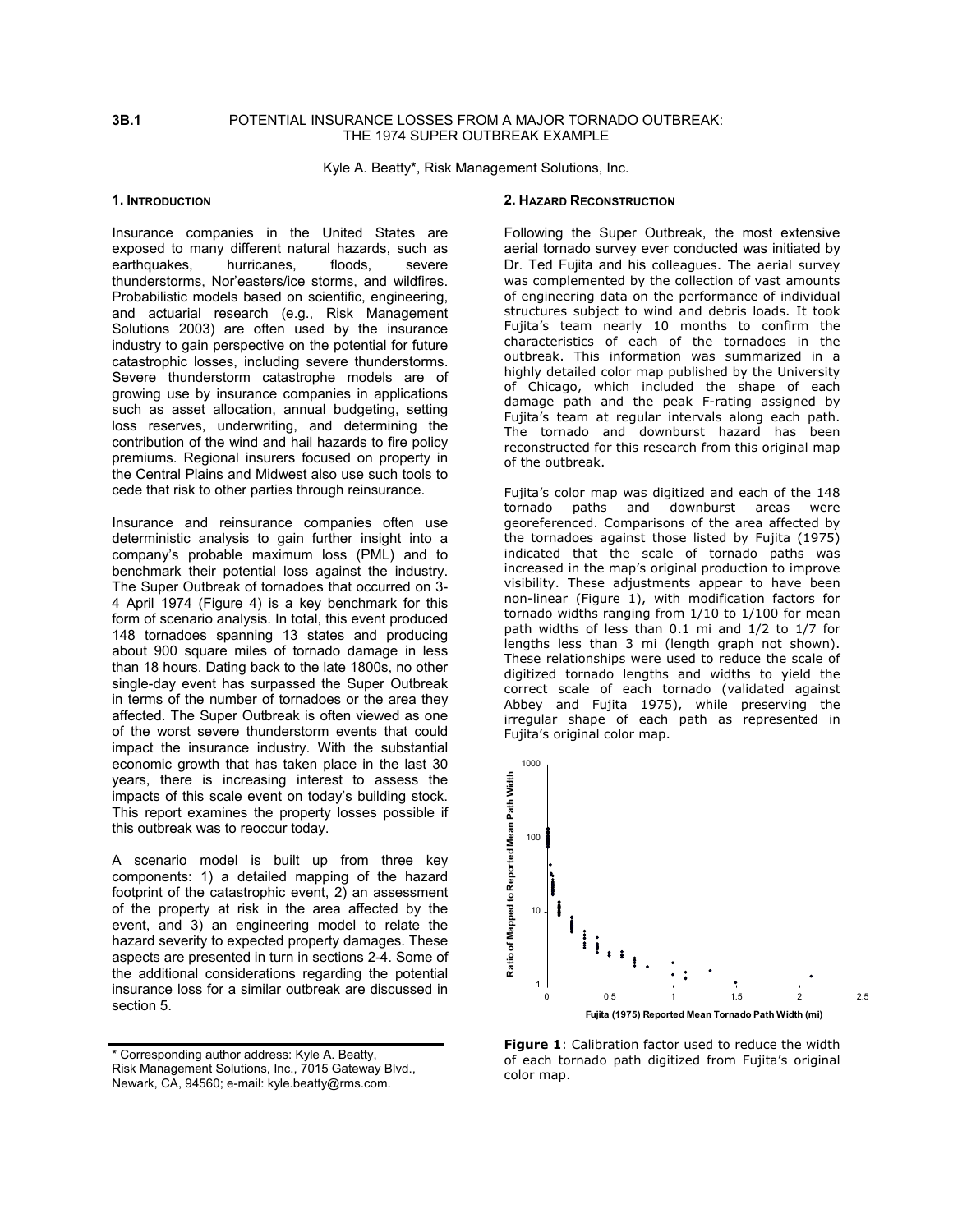Each tornado path was divided into segments at the approximate location of each F-rating label next to the path on Fujita's original color map (Figure 2).



**Figure 2**: Example of the boundary of path #31 in Fujita's color map and the derived tornado segments.

The intensity distribution across each tornado path segment was determined using the empirical relationship

$$
W_F = W_0 * 2.4^{-F}, \t\t(1)
$$

which is based on the area/intensity relationships established by Fujita and his collaborators as a result of their extensive aerial survey after the 1974 Super Outbreak (Fujita 1978). An example of this calculation is provided in Table 1.

| TABLE 1: INTENSITY WITHIN SEG 2 OF TORNADO 31 |  |  |  |  |  |  |  |
|-----------------------------------------------|--|--|--|--|--|--|--|
|-----------------------------------------------|--|--|--|--|--|--|--|

|                     | SubSeq1 | SubSeq2 | Subseg 3 | Total by<br>F Area |
|---------------------|---------|---------|----------|--------------------|
| Area F <sub>3</sub> | $0.0\%$ | $0.0\%$ | 1.8%     | 1.8%               |
| Area F <sub>2</sub> | $0.0\%$ | $8.7\%$ | 2.5%     | 11.2%              |
| Area F1             | 10.4%   | 12.2%   | 6.1%     | 28.6%              |
| Area F <sub>0</sub> | 14.6%   | 29.2%   | 14.6%    | 58.3%              |
| Total<br>bv<br>Seg  | 25.0%   | 50.0%   | 25.0%    |                    |

For simplicity, it was assumed that each tornado follows this mean relationship between the total path width and the width of each constituent intensity band.

# **3. PROPERTY EXPOSURE MODEL**

The property exposure model used in this study is derived from a proprietary database of ZIP-code level estimates of values for insured buildings, contents, and time elements (i.e., business interruption and adjusted living expense) developed by Risk Management Solutions, Inc. This property database was disaggregated to a uniform grid of 300 m resolution using the method described by Beatty (2001).

## **4. INSURANCE LOSS ESTIMATE**

In order to estimate property damages, each Fujita rating was related to a percent of property loss using an engineering model developed by Risk Management Solutions, Inc. This model describes the percent of damage expected to structures, their contents, and their resulting loss of use for 26 different classes of buildings and automobiles (varying by building material, occupancy, height, and year built). The model is similar to the data being elicited from experts as part of the Fujita Scale Enhancement Project (McDonald 2001), with additional calibration using actual insurance claims for recent tornado events. The calibration of a property vulnerability model with actual insurance data is essential, since F2 level damage to a wood frame residential home is essentially a total loss for an insurance company.

RMS' loss model suggests that a repeat of the 1974 Super Outbreak today would cause a record level of economic and insurance losses. The insurance losses from wind alone (tornadoes and downbursts) would exceed \$3.5 billion, surpassing the \$3.13 billion in insurance loss (PCS July 28, 2003) reported for the May 2-11, 2003 sequence of tornadoes that impacted 18 states. Approximately 2/3 of this loss would be to single family residential property, with commercial and industrial properties being the second largest contributor. Kentucky would incur 28% of the total loss, with 26% and 21% coming from Indiana and Ohio, respectively. Cumulative losses by latitude and longitude, shown in Figure 3, illustrate the breadth of the losses in this event. The outbreak was produced by three squall lines, oriented primarily in the north-south direction. Therefore, most of the insurance loss would occur over a ~100 mi wide corridor from Mississippi/Georgia to Indiana/Ohio.



**Figure 3**: Cumulative distribution of modeled insurance loss by longitude and latitude.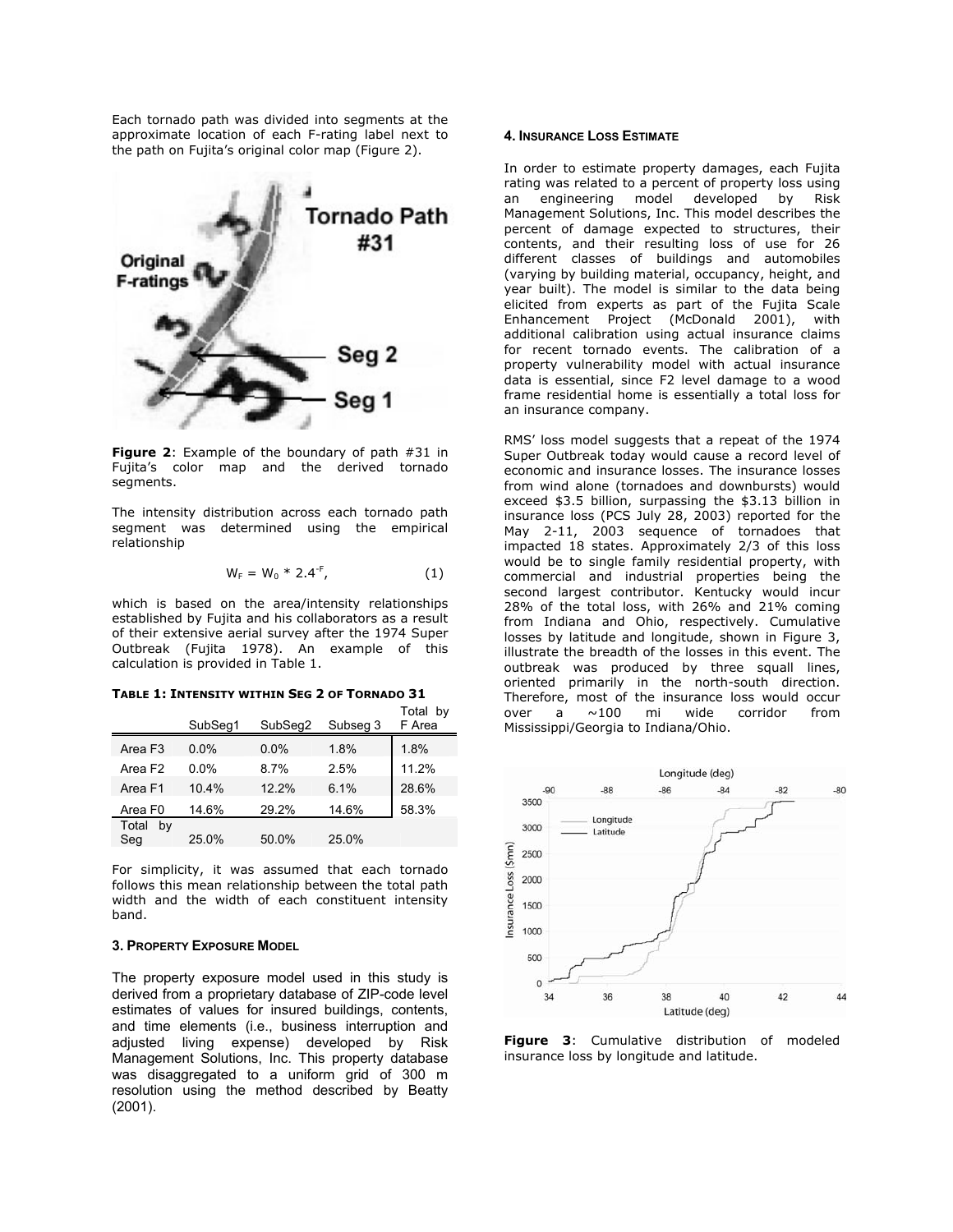Brooks and Doswell (2001) used trends in national wealth indices to adjust historic tornado damages to year 2000 levels of wealth. The modeled losses from those individual tornadoes studies by Brooks and Doswell were investigated and are provided in Table 2. In general, our analysis produces higher losses for these tornadoes than are suggested by adjustments using wealth statistics. The driver of this difference is not clear, but it is possible that local communities have experienced growth that has differed from the national average and that the intensity of individual tornadoes that affected these communities likely varied from the average values given by equation 1.

| Tornado         | Grazulis<br>Damage<br>(mn) | Nat'l Wealth<br>Adj Damage<br>(mn) | Insurance<br>Loss Est.<br>(mn) |
|-----------------|----------------------------|------------------------------------|--------------------------------|
| Xenia. OH       | \$100                      | \$326                              | \$200                          |
| Monticello. IN  | \$50                       | \$163                              | \$287                          |
| Madison, IN     | \$35                       | \$114                              | \$216                          |
| Guin, AL (1)    | \$30                       | \$98                               | \$14                           |
| Northern AL     | \$17                       | \$55                               | \$26                           |
| Brandenburg, KY | \$15                       | \$49                               | \$28                           |
| Guin, AL (2)    | \$15                       | \$49                               | \$147                          |
| Total           | \$262                      | \$528                              | \$919                          |

**TABLE 2: COMPARISON OF TORNADO LOSS ESTIMATES**

## **5. DISCUSSION**

The reinsurance industry generally considers a storm event to include the cumulative losses within a 72 hour period. Therefore, losses on the days prior to and following the Super Outbreak would also be considered part of the same "event", increasing the amount of loss that an individual insurance company could recover through their reinsurance. Also, additional losses would be incurred from hail damage, which have not been considered in this paper. Several \$1 billion hail events have occurred in the past decade, which have demonstrated that this hazard is a non-negligible source of catastrophic insurance loss. The total losses from the recurrence of this outbreak, therefore, are more appropriately estimated at around \$5 billion.

In many outbreaks, such as the 3 May 1999 tornadoes in Oklahoma, a single tornado that impacts a major urban area can account for >50% of the event's total insurance loss. In a recurrence of the Super Outbreak, tornado and downburst losses would be distributed over a large area, with over \$500 million in insurance loss occurring separately in Ohio, Indiana, and Kentucky. Although this loss magnitude is substantial, it was fortunate that no major urban areas were severely impacted. It is conceivable that total insurance losses (wind and hail) could be substantially higher (e.g., in the \$6-8 billion range) if one or more urban areas were directly impacted. This would place such an event in a loss range similar to a moderate U.S. hurricane catastrophe (e.g., Hurricane Charley in Florida in 2004).

## **6. ACKNOWLEDGEMENTS**

I would like to thank Dr. Mohan Sharma for his review of this paper as well as other colleagues at RMS for their assistance in data processing and analysis.

#### **7. REFERENCES**

Abbey, R. F., and T. T. Fujita, 1975: Use of Tornado Path Lengths and Gradations of Damage to Assess Tornado Intensity Probabilities. Ninth Conf. Severe Local Storms, Norman, OK.

Beatty, K. A., 2001: What would be the monetary loss if the 1986 St. Louis/East St. Louis tornado happened today? 21st Conf. Severe Local Storms. San Antonio, TX. American Meteorological Society.

Brooks, H. E., and C. A. Doswell III, 2001: Normalized damage from major tornadoes in the United States: 1890- 1999. Wea. Forecasting, 16, 168-176.

Fujita, T. T., 1975: Statistics of April 3-4 1974 Tornadoes. SMRP letter to colleagues.

Fujita, T. T., 1978: Workbook of Tornadoes and High Winds For Engineering Applications. SMRP Research Paper 165.

Grazulis, T. P., 1993: Significant Tornadoes, Environmental Films, Inc., St. Johnsbury, VT, 1326 pp.

Risk Management Solutions, Inc, 2003: RMS 2003 Model Submission, www.sbafla.com/methodology/, Florida Commission on Loss Projection Methodology.